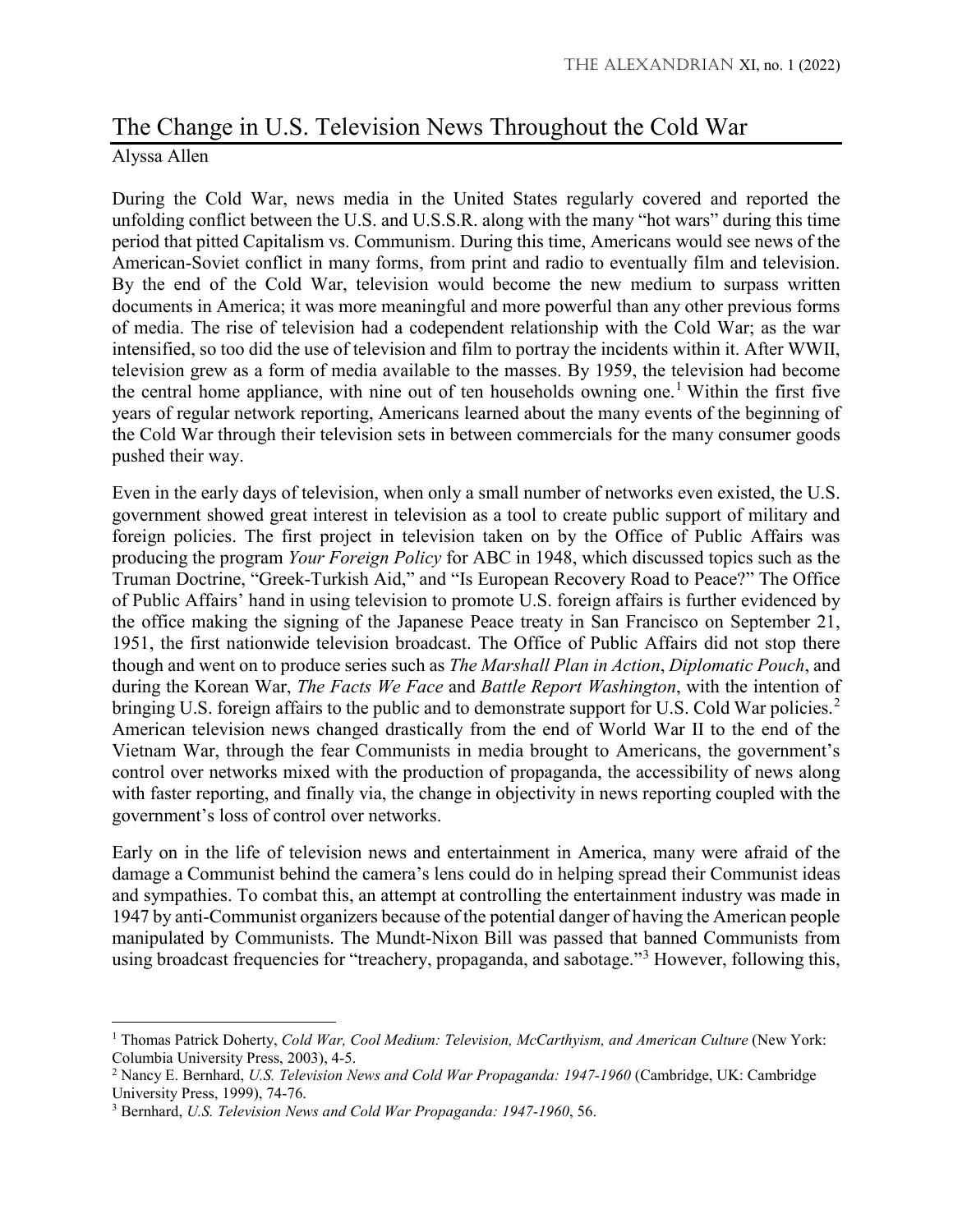the public would take the responsibility of exposing Communists and Communist sympathizers into their own hands.

In June of 1950, "Counterattack," a privately owned and operated anti-Communist newsletter, issued a list of news personalities and entertainers believed to be a part of the Communist Party or have Communist sympathies in their publication entitled *Red Channels: The Report of Communist Influence in Radio and Television*. *Red Channels* explained the risk that pro-Communist peoples in the media could pose to the American people stating that these entertainers would bring "Communist ideology and pro-Soviet interpretation of current events" to the American people.[4](#page-1-0) However, the fight against Communistic influence in the media did not stop here.

At a Lincoln Day dinner speech to a Republican Women's Club, Senator Joseph McCarthy stated that he had a list of 205 names of known Communists working in the State Department, giving him overnight fame. Though he first only mentioned members in the State Department, McCarthy would soon move onto members of the entertainment industry. Like the *Red Channels*, McCarthy accused people he believed to have ties to Communism or sympathies towards it. McCarthy felt the need to expose them to protect Americans from Communist influences in the media. All in all, McCarthy's so-called *Blacklist* of suspected Communists constricted people's freedom of speech and opinions in private as well as in the public eye, as entertainers had to be cautious of any and all things they said as not to appear to have any Communistic sympathies. Even renowned public figures, such as former President Harry Truman saw through the near censorship the *Blacklist* forced upon Americans. In a televised address on November 16, 1953, Truman stated that "McCarthyism is the corruption of truth, the abandonment of our historical devotion to fair play. It is the abandonment of the due process of law. It is the use of the Big Lie and the unfounded accusation against any citizen in the name of Americanism and security… It is the spread of fear and the destruction of faith in every level of our society."[5](#page-1-1) All in all, this fear of Communists among the American people was not the only thing frightening the public when it came to the Cold War; fear of instant nuclear annihilation also did wonders to instill an "us vs. them" mentality in Americans.

Between 1951 and 1953, three atomic bomb detonations would be broadcast to the American people in a public service program sponsored by the government, as no brands wanted to sponsor an atomic bomb detonation. *The Blacklist* and *Red Channels*, coupled with the fear of atomic demise displayed on television, made for a challenging time for advertisers. Advertisers wanted to reach as wide a demographic as possible, so using television was ideal, but the fear of supporting Communism in media or frightful shows hung heavy upon advertisers. Based upon ratings and letters, television executives were constantly worried about what might offend the public, and subsequently, sponsors often folded after any pressure from the public.<sup> $\bar{6}$  $\bar{6}$  $\bar{6}$ </sup> Walter Cronkite for CBS, Morgan Beatty for NBC, and Chet Huntley for ABC were all on the scene of the last of the three detonations in March of 1953, giving commentary to the public of the goings-on of the detonation. The detonation of such bombs brought fear to the public and helped foster the growing animosity and disdain Americans harbored for the Soviets.<sup>[7](#page-1-3)</sup> Also produced and brought to the public thanks

 $\overline{\phantom{a}}$ 

<span id="page-1-0"></span><sup>4</sup> *Red Channels: The Report of Communist Influence in Radio and Television* (New York: Counterattack, 1950), 2.

<span id="page-1-1"></span><sup>5</sup> *Former President Truman's Remarks in Response to Criticism by Herbert Brownnell in Regard to the Harry* 

*Dexter White Appointment* (Kansas City, MO: American Broadcasting Company, November 16, 1953).

<span id="page-1-2"></span><sup>6</sup> Doherty, *Cold War, Cool Medium Television, McCarthyism, and American Culture*, 61-63.

<span id="page-1-3"></span><sup>7</sup> Doherty, *Cold War, Cool Medium Television, McCarthyism, and American Culture*, 7.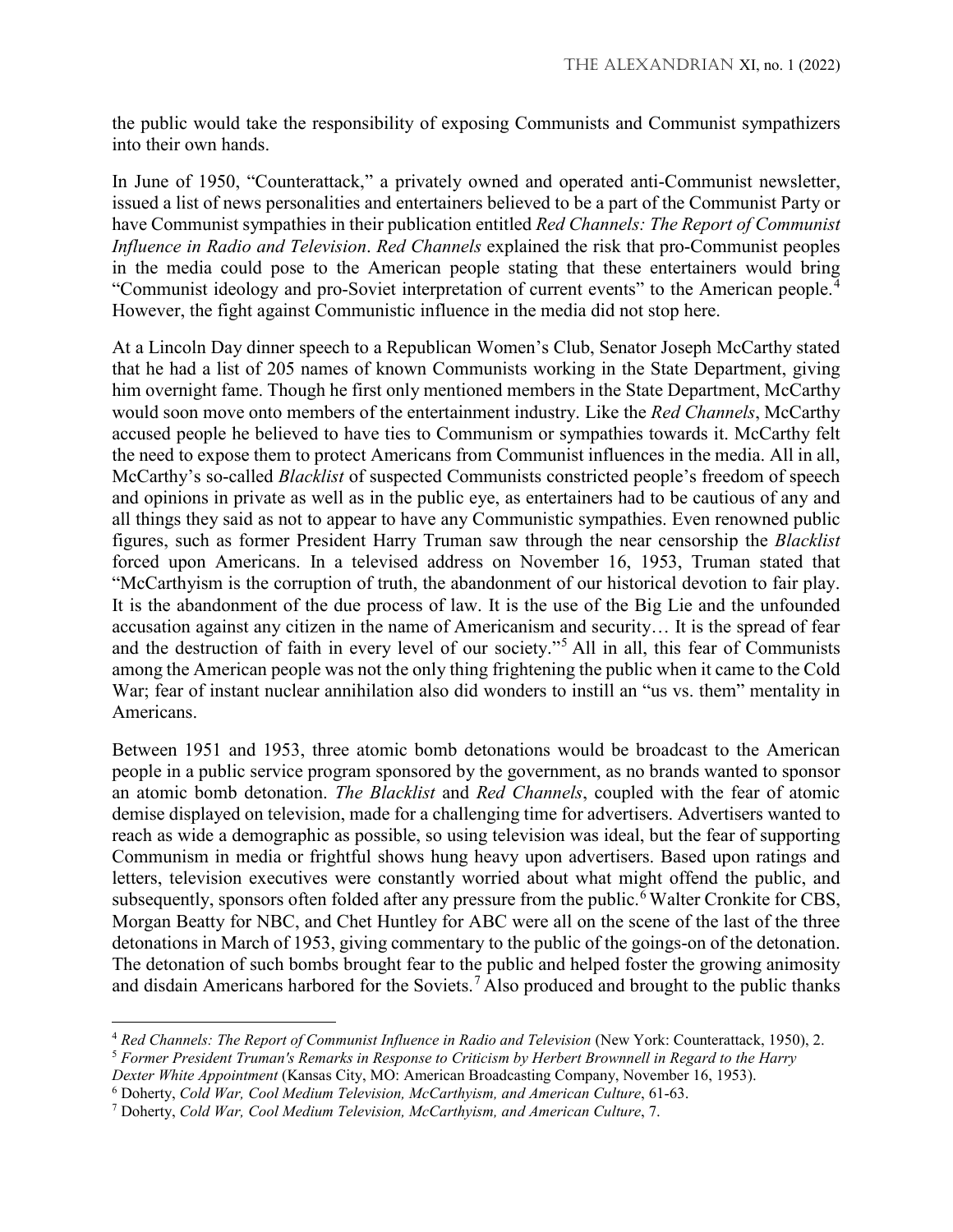to the U.S. government was *Operation Ivy*, a 28-minute telecast about the detonation of the H-Bomb that was created by the Department of Defense and the Atomic Energy Commission.<sup>[8](#page-2-0)</sup> Besides actual informational telecasts about bomb detonations, shows such as ABC's *Atomic Attack*, which followed a woman left to survive an atomic bomb detonation on the island of Manhattan, helped promote fear of an attack from the Soviets and overwhelmingly promoted support for more civil defense in America.<sup>[9](#page-2-1)</sup>

At the start of the Cold War conflict, American media presented coverage of the fear-inducing "Red Scare" campaign to sway American opinion away from that of destructive Communism and instill American patriotism. Television really got on its feet at the height of the "Red Scare" and was heavily influenced by the ensuing anti-communist hysteria, whether this be creating fear of atomic annihilation or fear of Communistic influences in the media. Media significantly contributed to the continuance of the Cold War through its sensationalized propaganda and heavily politicized reporting, which created a prolonged state of fear of impending doom and paranoia.<sup>[10](#page-2-2)</sup> Although the fear of Communists and impending doom could not have been spread so rapidly and efficiently had the U.S. Government not had as great a control over broadcasting networks.

America's television industry was different from that of the Soviet Union in that it was corporateowned and commercially sponsored as opposed to the Soviet's state-controlled information television. However, America's television industry was not as free as one might think during the beginnings of the Cold War. Most news reported during the early Cold War was heavily scripted and often produced by the government or defense establishment itself. Television networks had a dire need to produce their news programs cheaply and efficiently, as, during their infancy, networks did not have the capital to produce many programs of their own. This, coupled with government agencies seeking out control over the news reaching the public, was the recipe for the give-and-take relationship enjoyed by the U.S. government and news outlets. The networks and the government were able to come to an agreement that the government would financially help produce programs for the networks, and in return, many shows and news programs would have heavy influences from the government, giving the government further control over what information the American people had access to.<sup>[11](#page-2-3)</sup> The Korean War brought to the forefront of the American people the thought that perhaps the government's control over the media would soon get even tighter.

At the beginning of the Korean War, one major threat faced by television networks was the chance of nationalization by the government. Because of the financial crisis the Korean War brought about, U.S. television networks' stocks fell, and government seizure of the networks was a real fear. This financial crisis coupled with the thought that sponsors might disappear because of their goods being less produced due to the war, as well as many television workers being drafted to Korea leaving gaps in the workplace, really proved to many broadcasters that a significant halt in television's growth was going to happen.<sup>[12](#page-2-4)</sup> However, after the fear of nationalization of networks

l

ir.info/2013/10/26/the-role-of-the-media-during-the-cold-war/, 3.

<span id="page-2-0"></span><sup>8</sup> *Operation Ivy*, March 17, 1952.

<span id="page-2-1"></span><sup>9</sup> *The Motorola Television Hour: Atomic Attack* (American Broadcasting Company, 1954).; Doherty, *Cold War, Cool Medium Television, McCarthyism, and American Culture*, 12-13.

<span id="page-2-2"></span><sup>10</sup> Alexander Stafford, "The Role of the Media During the Cold War," E, October 27, 2013, http://www.e-

<span id="page-2-3"></span><sup>11</sup> Bernhard, *U.S. Television News and Cold War Propaganda: 1947-1960*, 1-6.

<span id="page-2-4"></span><sup>12</sup> Bernhard, *U.S. Television News and Cold War Propaganda: 1947-1960*, 77-96.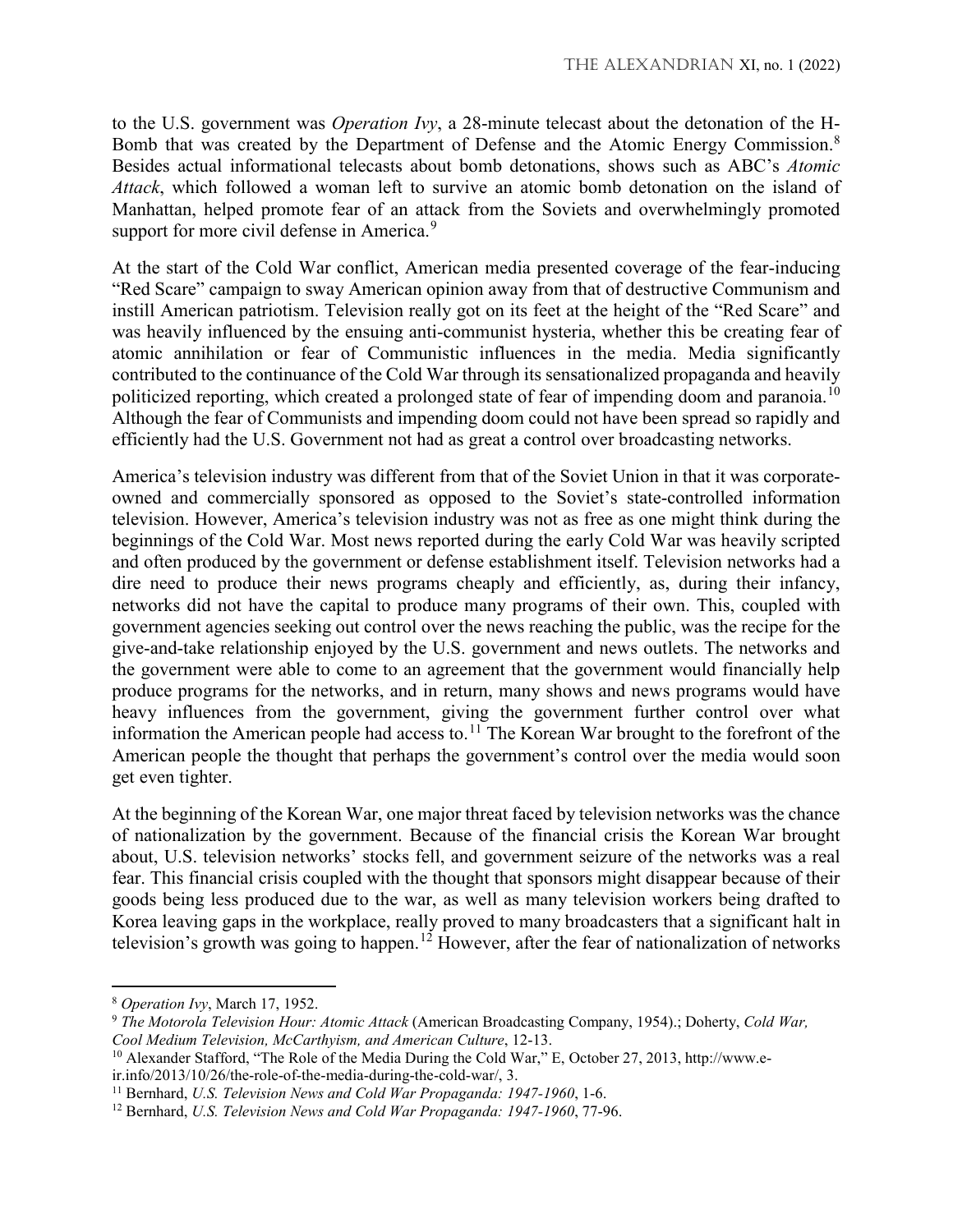subsided, the government still had an enormous amount of control over what the networks reported on during the Korean War. General MacArthur got very upset about early negative coverage of the Korean War and eventually would order mandatory censorship of news coverage, starting in December 1950. MacArthur was able to successfully censor news reports of the conflict via the Army's control of the telephone systems journalists in Korea used to dictate their news coverage of Korea. This blatant censorship of the conflict would continue until the armistice in July of 1953.[13](#page-3-0)

In the early stages of the Cold War, the media's effect was apparent as the U.S. government used anti-Soviet-American-propaganda to dissuade any domestic sympathies towards Communism. This form of propaganda was apparent in many forms from print, radio, film, and TV, such as the 1957 film *Red Nightmare*. Since the television networks needed cheap programming, state department agencies would produce films for use as propaganda in many countries receiving aid from the U.S. and distribute them for free to broadcasters, further exemplifying how the government was able to get their propaganda received by the public. Though following the Korean War, as governmental control in television started drop, networks were able to regain their capital and bring in their own income, which they were able to invest into news and television shows with less government influence, while also investing in new television technologies that they had previously been unable to afford or that had yet to exist.

Early on, many people did not think the fad of television would last, and in its infancy, television struggled to prove itself as a legitimate news outlet. Television's early technological stature limited its power to report the news. One of television's first coverages of the U.S. political party conventions was limited by the reach of coaxial cables, making the 1948 party convention's coverage only available to the northeastern states. Also, during the early 1950s, most television networks did not have their own camera crews and relied heavily on newsreel companies to provide them with film. This would all change by the time America's next great war, the Vietnam War, was fought. $14$ 

The Vietnam War was termed the first "TV war" because of the media's high coverage of the war through television. New filming process and advanced lenses helped portray Cold War events such as the Vietnam War in a way never seen before.<sup>[15](#page-3-2)</sup> Because of these new film processes and the easy accessibility that television provided to the average American, broadcasting networks became the primary source of news for Americans by the end of the 1960s.<sup>[16](#page-3-3)</sup> Early on in the life of television, complicated and cumbersome cameras and sound equipment made field reports challenging to film and took days to broadcast because of a lack of satellite communications. By the time the Vietnam War took place, advancement in both video and audio recordings made for

 $\overline{a}$ 

<span id="page-3-0"></span><sup>13</sup> Bruce Steele, "Korea: How the Korean War Changed the Way Military Conflicts Are Reported," *University of Pittsburgh: University Times*, June 22, 2000, 32 edition, sec. 21, https://www.utimes.pitt.edu/archives/?p=3014. <sup>14</sup> Bernhard, *U.S. Television News and Cold War Propaganda: 1947-1960*, 49.

<span id="page-3-2"></span><span id="page-3-1"></span><sup>&</sup>lt;sup>15</sup> Steele, "Korea: How the Korean War Changed the Way Military Conflicts Are Reported."

<span id="page-3-3"></span><sup>16</sup> Kerry Mallett, "Bias and Technology Changes in Television Coverage of War," *Lehigh Review* 22 (2014): pp. 52- 61, 52.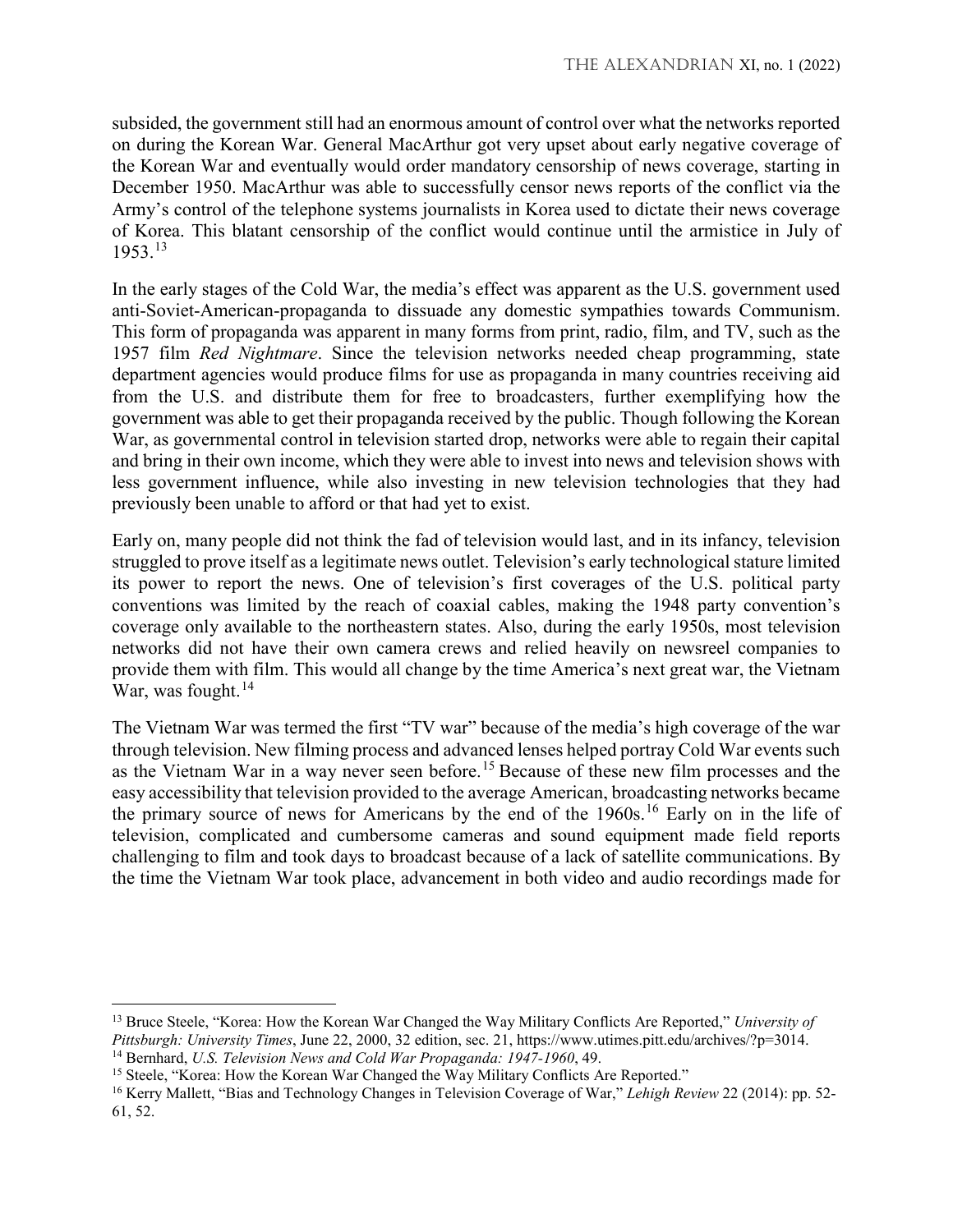easier news coverage; TV networks even competed for the very best equipment to make their news coverage stand out among the growing number of networks.<sup>[17](#page-4-0)</sup>

The last significant change in American television news during the Cold War came through new objectivity gained by television news networks during the Vietnam War. In the years following the Korean War, television networks were able to gain more freedom from governmental influence because they were attaining capital themselves and no longer had to be dependent on the government to fund their programming. During the Korean War and WWII, the relationship between the U.S. Government and news media was one of cooperation and trust moving towards a common goal. Before the Vietnam War, during times of war, the media kept modern warfare hidden from the masses, kept military secrets, almost always supported the President, reported on the bravery and respectability of its soldiers, and demonized the adversaries the U.S. was fighting.[18](#page-4-1) However, by the time the Vietnam War was at its height, the partnership between government and media morphed into a relationship of hostility and suspicion.[19](#page-4-2)

Over time U.S. media would go from being an agent of the state to being more independent and owned by private companies, opening up avenues for less government-controlled propaganda and more critical of the government news pieces, none more apparent than those news stories covered during the Vietnam War. During the Vietnam War is when the media really began to stretch and show its independence from the government. At the beginning of the conflict, the coverage was often scripted and pro-western, like that of the Korean War, but by the time the Tet-Offensive came into play, this was no longer the case. During the war, the media was allowed free access to the conflict and took more independence when reporting than ever before. Television was no longer the mouthpiece of the government spitting out whatever the government pushed, and instead became more of a moderator of current events.[20](#page-4-3) Journalists in Vietnam often obliged to restrictions concerning reporting on specific operations and their details, but when it came to combat conditions, troop morale, and overall conditions of the war, journalists resisted any attempts at censorship of their reporting.<sup>[21](#page-4-4)</sup> Although Western media largely backed the U.S. consensus on the Cold War, the new independence in media meant policymakers were continually checking to make sure the media was telling the news and stories that went along with the government's narrative.[22](#page-4-5) The Vietnam War's news coverage is vital to look at because of the enormous difference between it and WWII's and Korea's news coverage, as the networks were no longer working for government interests but against them.<sup>[23](#page-4-6)</sup>

Through Americans' fear of secret Communistic influences, the government's dispersal of propaganda over networks it controlled, the technological advancements in television, and most

 $\overline{a}$ 

<span id="page-4-0"></span><sup>17</sup> Jessie Kratz, "Vietnam: The First Television War," National Archives and Records Administration (National Archives and Records Administration, January 25, 2018), https://prologue.blogs.archives.gov/2018/01/25/vietnamthe-first-television-war/.

<span id="page-4-1"></span><sup>18</sup> Bruce Cumings, "Vietnam: A 'Television War?'," in *War and Television* (New York, NY: Verso, 1992), pp. 83- 102, 83.

<span id="page-4-2"></span><sup>&</sup>lt;sup>19</sup> Stafford, "The Role of the Media During the Cold War," 3.; Mallett, "Bias and Technology Changes in Television Coverage of War,", 52.

<span id="page-4-3"></span> $20$  Stafford, "The Role of the Media During the Cold War," 2.

<span id="page-4-4"></span><sup>&</sup>lt;sup>21</sup> Steele, "Korea: How the Korean War Changed the Way Military Conflicts Are Reported."

<span id="page-4-5"></span><sup>22</sup> James Chisem, "U.S. Propaganda and the Cultural Cold War," *E-International Relations*, August 20, 2012,

http://www.e-ir.info/2012/08/16/u-s-propaganda-and-the-cultural-cold-war/, 4.

<span id="page-4-6"></span><sup>&</sup>lt;sup>23</sup> Mallett, "Bias and Technology Changes in Television Coverage of War,", 52.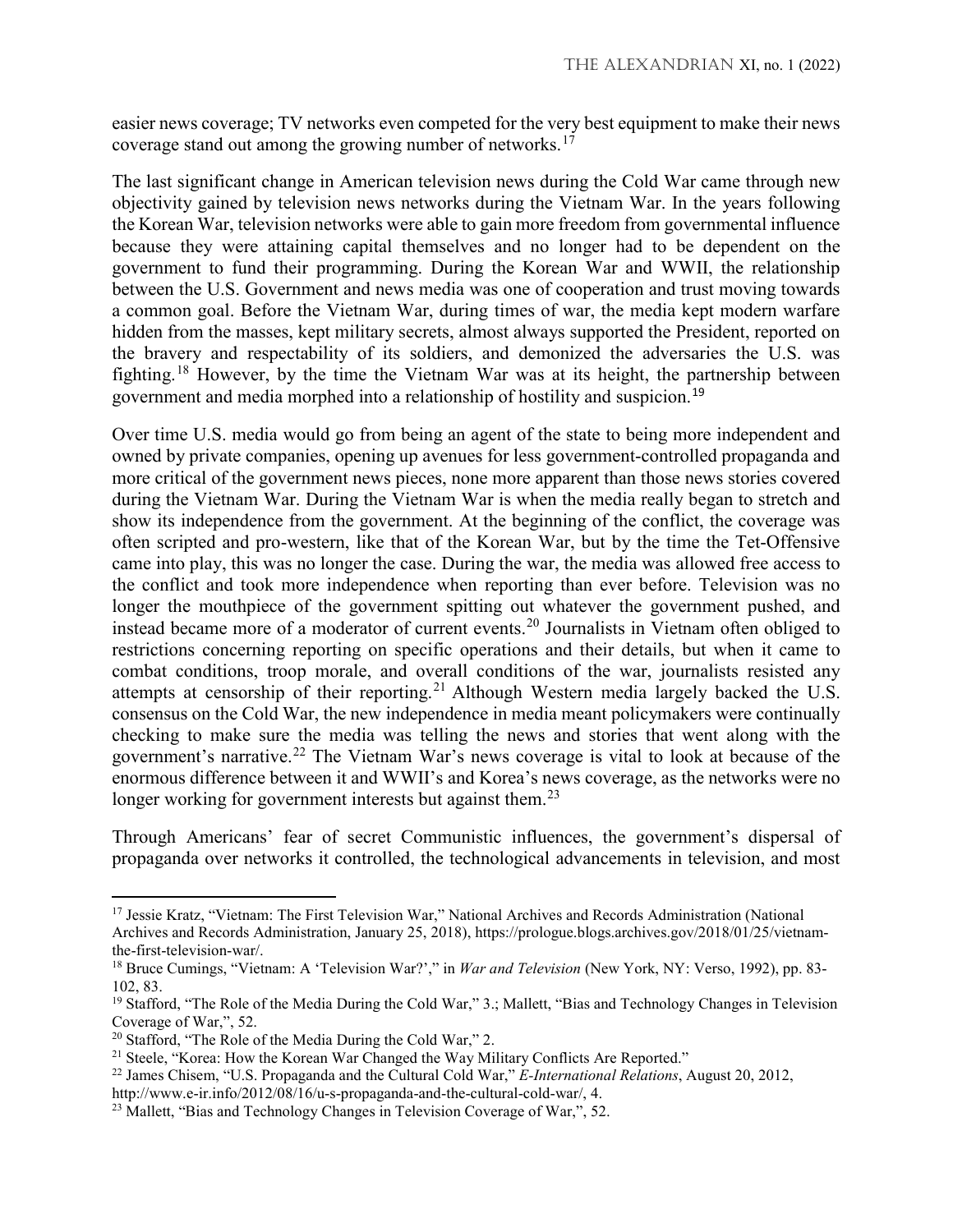importantly, the new objectivity gained by the media during the Vietnam War, American television news coverage changed drastically from 1945 to 1975. The many changes television news went through during the Cold War brought new importance to news coverage, one that was able to possibly change the outcomes of wars. Most notably, it was the change from pro-government reporting combined with the unrestricted graphic reporting of the Vietnam War that many historians have often listed as the culprit behind America's defeat in the war.<sup>[24](#page-5-0)</sup> The television news coverage of the Vietnam War showed first-hand the cruelties of war, drastically changing the public's opinion of the war. After the Tet Offensive, reports of the war turned dramatically unfavorable. Full coverage of the war, the lives of the soldiers, and the combat conditions significantly changed public opinion of the war. Because the Vietnam War was so accessible to the public, news coverage created a huge public opinion against the war. The My Lai Massacre coverage sparked massive riots in cities and on colleges throughout the U.S., fueling strong public anti-war opinions.[25](#page-5-1)

Many key American figures within the Vietnam War blame the U.S. coverage of the war for the demoralization of the American people and, ultimately, the defeat in Vietnam. General Westmoreland is quoted as saying that "television's unique requirements contributed to a distorted view of the war… The news had to be compressed and visually dramatic," and that because of this, "the war Americans saw was almost exclusively violent, miserable, or controversial."[26](#page-5-2) President Richard Nixon also went on to say that "In each night's TV news and each morning's paper the war was reported battle by battle, but little or no sense of the underlying purpose of the fighting was conveyed… More than ever before, television showed the terrible human suffering and sacrifice of war… the result was a serious demoralization of the home front, raising the question whether America would ever again be able to fight an enemy abroad with unity and strength of purpose at home." Furthermore, President Lyndon Johnson believed that Walter Cronkite's editorial of the war after his trip to Vietnam played a crucial role in destroying Americans' support of the war.  $27$ 

All-in-all, as the Cold War came to an end, the media Americans saw varied drastically from what they had seen thirty years ago. Gone was the heavy government-controlled media and propaganda, and in came the faster and more accessible news coverage. Gone were the heavily biased news networks, and in came the objective news reporters, not trying to go completely against the government, but willing to print the truth and, if that did not garner ratings, willing to print the sensationalized stories. However, as the '70s came to an end and the '80s began the new influx of cable television and a rise in the number of network television news stations, the field of journalism became increasingly more competitive. This competition between journalists and networks that ensued within the 1980s led to increased journalists' attention to stories encompassing scandal and drama. The competitive journalistic market, coupled with President Reagan's loosening of government regulations on media, did no favors for ensuring the accountability of network

l

<span id="page-5-0"></span><sup>24</sup> James Chisem, "U.S. Propaganda and the Cultural Cold War," *E-International Relations*, August 20, 2012, http://www.e-ir.info/2012/08/16/u-s-propaganda-and-the-cultural-cold-war/, 3.; Greg McLaughlin, "From Luckless Tribe to Wireless Tribe: The Impact of Media Technologies on War Reporting," in *The War Correspondent* (London: Pluto, 2016), pp. 63-90, 78.

<span id="page-5-1"></span><sup>&</sup>lt;sup>25</sup> Jessie Kratz, "Vietnam: the First Television War."

<span id="page-5-2"></span><sup>&</sup>lt;sup>26</sup> Greg McLaughlin, "From Luckless Tribe to Wireless Tribe: The Impact of Media Technologies on War Reporting," 78.

<span id="page-5-3"></span><sup>27</sup> Cumings, "Vietnam: A 'Television War?'," 84-88.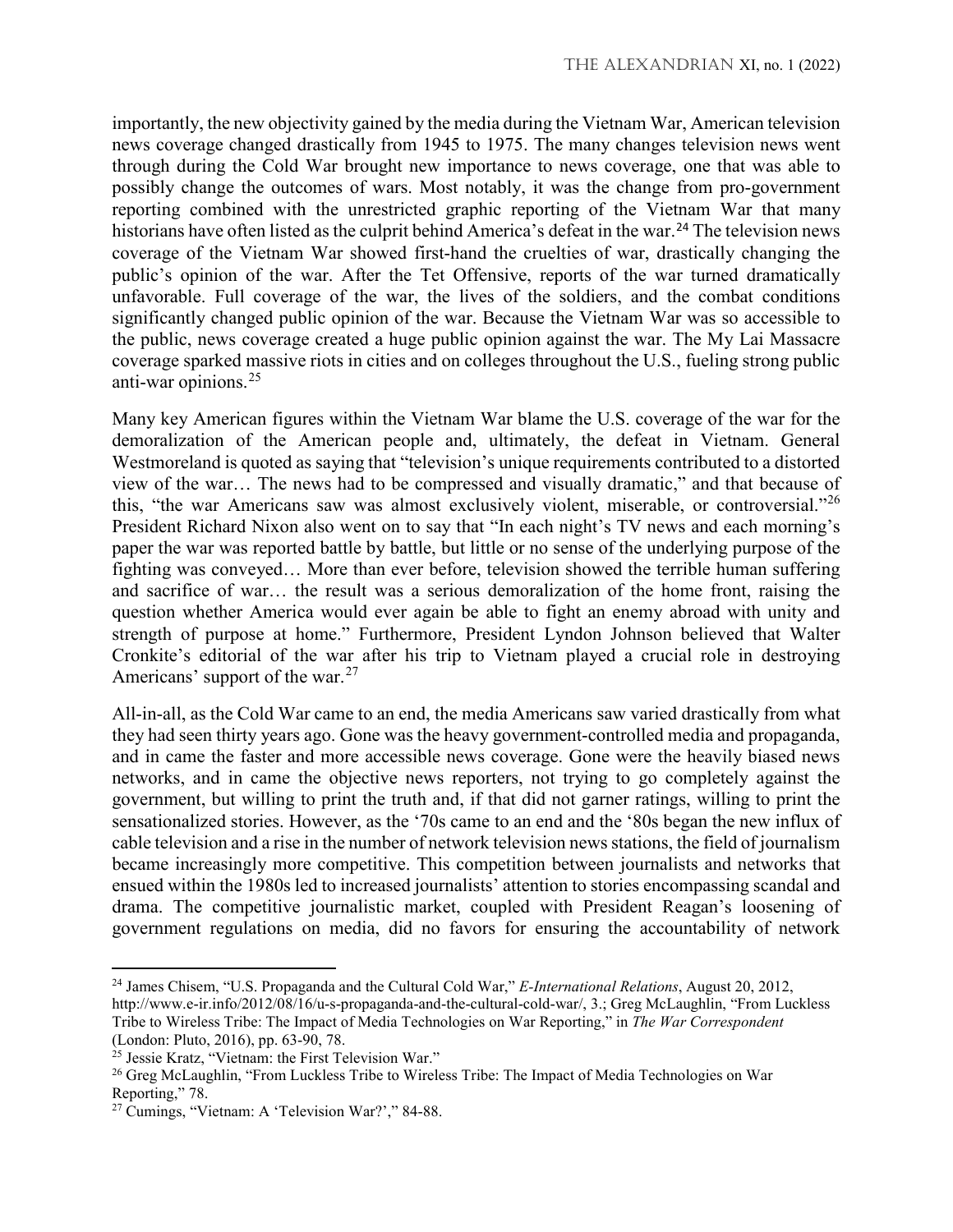television news. It was indeed during this last decade of the Cold War that a significant decline in the quality of American journalism began to take effect.<sup>[28](#page-6-0)</sup>

The ending of the Cold War, the transfer of power from Mikhail Gorbachev to Boris Yeltsin, was an event unlike any in history. Never before had the images of such a large change in power been broadcast to so many nations at the time of its occurrence. Within hours almost all major nation's leaders had responded to the transfer of power on their own country's networks. The new innovations in technology and the many other changes in American television news that took place during the Cold War all led up to the moment Americans would be able to see within their own living rooms the leader of the Soviet Union stepping down from his position. The Cold War was over, and unlike ever before, every American was able to watch the war they had grown up in, been born in, and fought in, come to a whimpering end.

l

<span id="page-6-0"></span><sup>&</sup>lt;sup>28</sup> Rick Musser, "The 1980s," History of American Journalism, December 2007, https://historyjournalism.ku.edu/1980/1980.shtml.